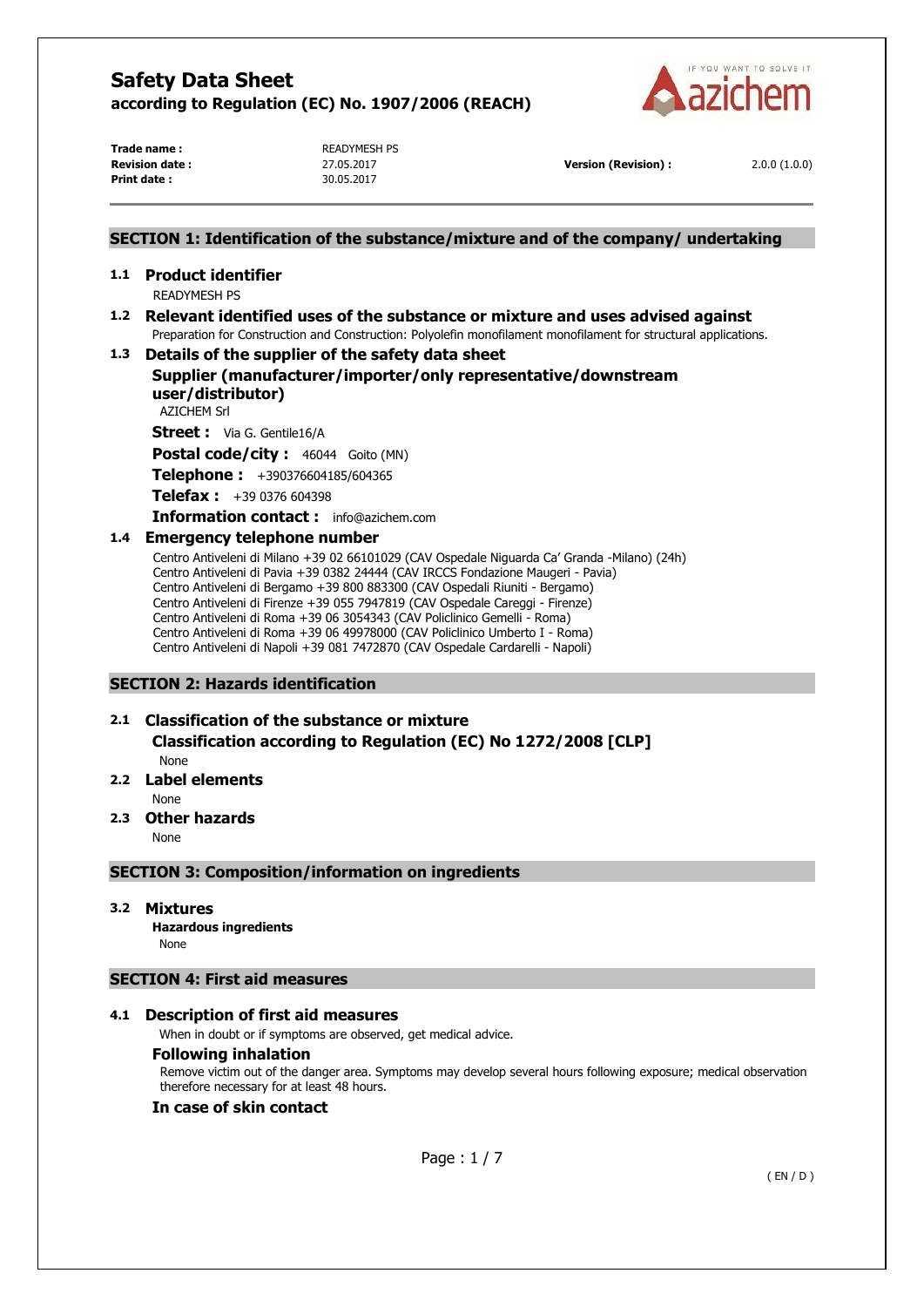

| Trade name :           | <b>READYMESH PS</b> |
|------------------------|---------------------|
| <b>Revision date :</b> | 27.05.2017          |
| Print date :           | 30.05.2017          |
|                        |                     |

**Version (Revision) :** 2.0.0 (1.0.0)

Wash immediately with: Water Remove contaminated, saturated clothing immediately. In case of skin irritation, consult a physician. In case of skin reactions, consult a physician.

#### **After eye contact**

After contact with the eyes, rinse with water with the eyelids open for a sufficient length of time, then consult an ophthalmologist immediately.

### **After ingestion**

Never give anything by mouth to an unconscious person or a person with cramps.

**4.2 Most important symptoms and effects, both acute and delayed**  No information available.

### **4.3 Indication of any immediate medical attention and special treatment needed**  None

## **SECTION 5: Firefighting measures**

## **5.1 Extinguishing media**

### **Suitable extinguishing media**

Extinguishing powder alcohol resistant foam Carbon dioxide (CO2) Water mist

#### **5.2 Special hazards arising from the substance or mixture**  None

# **5.3 Advice for firefighters**

Remove persons to safety.

### **Special protective equipment for firefighters**

Do not inhale explosion and combustion gases. Use appropriate respiratory protection.

### **SECTION 6: Accidental release measures**

## **6.1 Personal precautions, protective equipment and emergency procedures**

Clear spills immediately. Wear a self-contained breathing apparatus and chemical protective clothing.

**For non-emergency personnel** 

Remove persons to safety.

### **6.2 Environmental precautions**

Do not allow to enter into surface water or drains. In case of gas escape or of entry into waterways, soil or drains, inform the responsible authorities.

### **6.3 Methods and material for containment and cleaning up**

### **For containment**

Absorb with liquid-binding material (e.g. sand, diatomaceous earth, acid- or universal binding agents). Collect in closed and suitable containers for disposal.

### **For cleaning up**

The contaminated area should be cleaned up immediately with: Water Retain contaminated washing water and dispose it.

## **6.4 Reference to other sections**

Reference to other sections Safe handling: see section 7 Personal protection equipment: see section 8

### **SECTION 7: Handling and storage**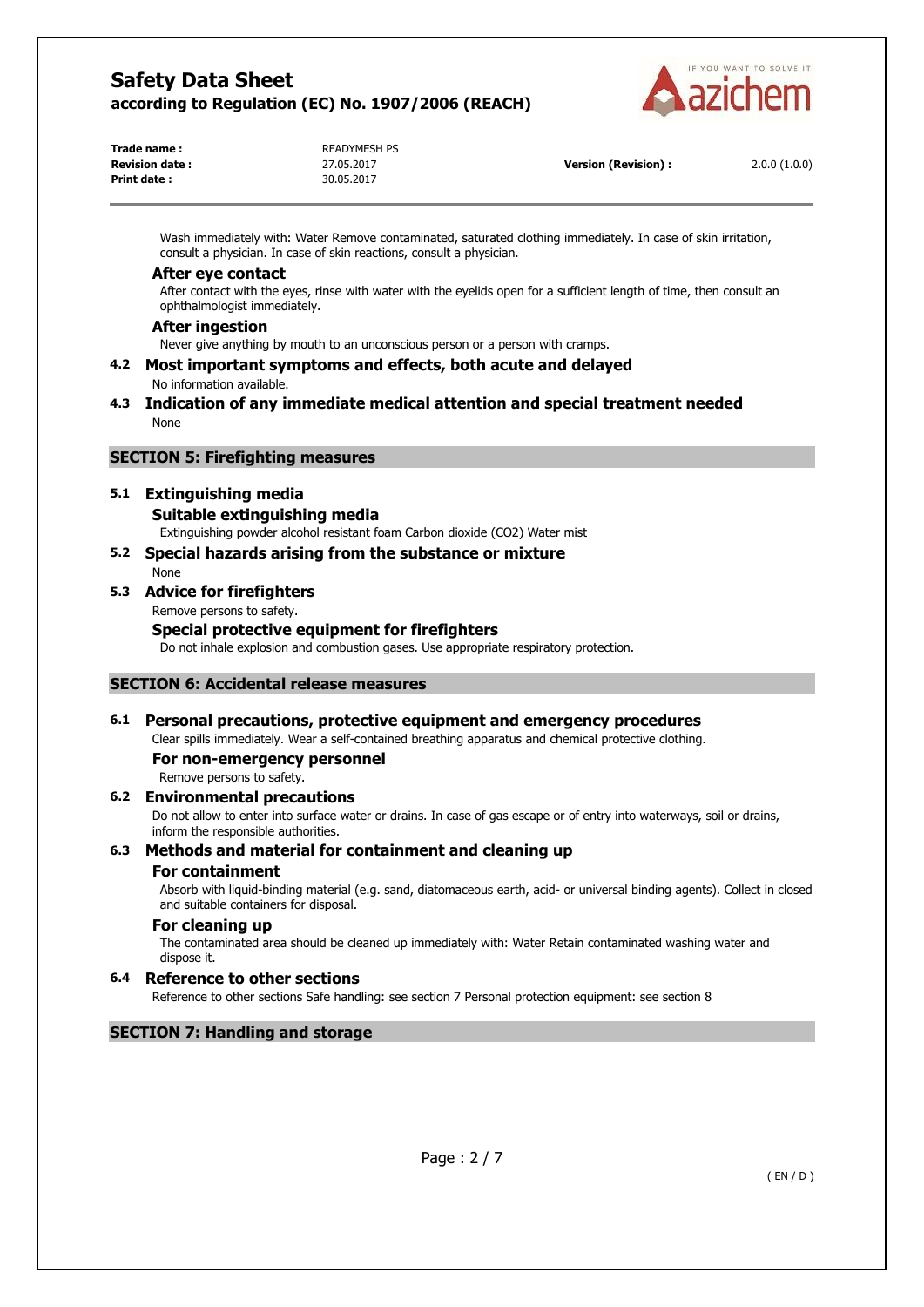

**Print date :** 30.05.2017

**Trade name : READYMESH PS** 

**Revision date :** 27.05.2017 **Version (Revision) :** 2.0.0 (1.0.0)



### **7.1 Precautions for safe handling Protective measures Specific requirements or handling rules**

Do not breathe dust. Do not breathe gas/fumes/vapour/spray. See section 8.

### **Advices on general occupational hygiene**

Normal precautions taken when handling chemicals should be observed.

### **7.2 Conditions for safe storage, including any incompatibilities**

Only use containers specifically approved for the substance/product.

### **Requirements for storage rooms and vessels**

Keep in a cool, well-ventilated place. Protect against UV-radiation/sunlight Humidity.

## **Hints on joint storage**

**Storage class :** 10 **Storage class (TRGS 510) :** 10 **Keep away from**  Store at least 3 metres apart from: Chemicals/products that react together readily

## **Further information on storage conditions**

Keep container tightly closed and in a well-ventilated place.

# **7.3 Specific end use(s)**

None

## **SECTION 8: Exposure controls/personal protection**

### **8.1 Control parameters**

None

### **8.2 Exposure controls**

## **Appropriate engineering controls**

If local exhaust ventilation is not possible or not sufficient, the entire working area must be ventilated by technical means. If technical exhaust or ventilation measures are not possible or insufficient, respiratory protection must be worn.

### **Personal protection equipment**



When using do not eat, drink, smoke, sniff.

#### **Eye/face protection**

**Suitable eye protection**  Eye glasses with side protection

### **Skin protection**

**Hand protection**  Tested protective gloves must be worn

### **SECTION 9: Physical and chemical properties**

## **9.1 Information on basic physical and chemical properties**

Page : 3 / 7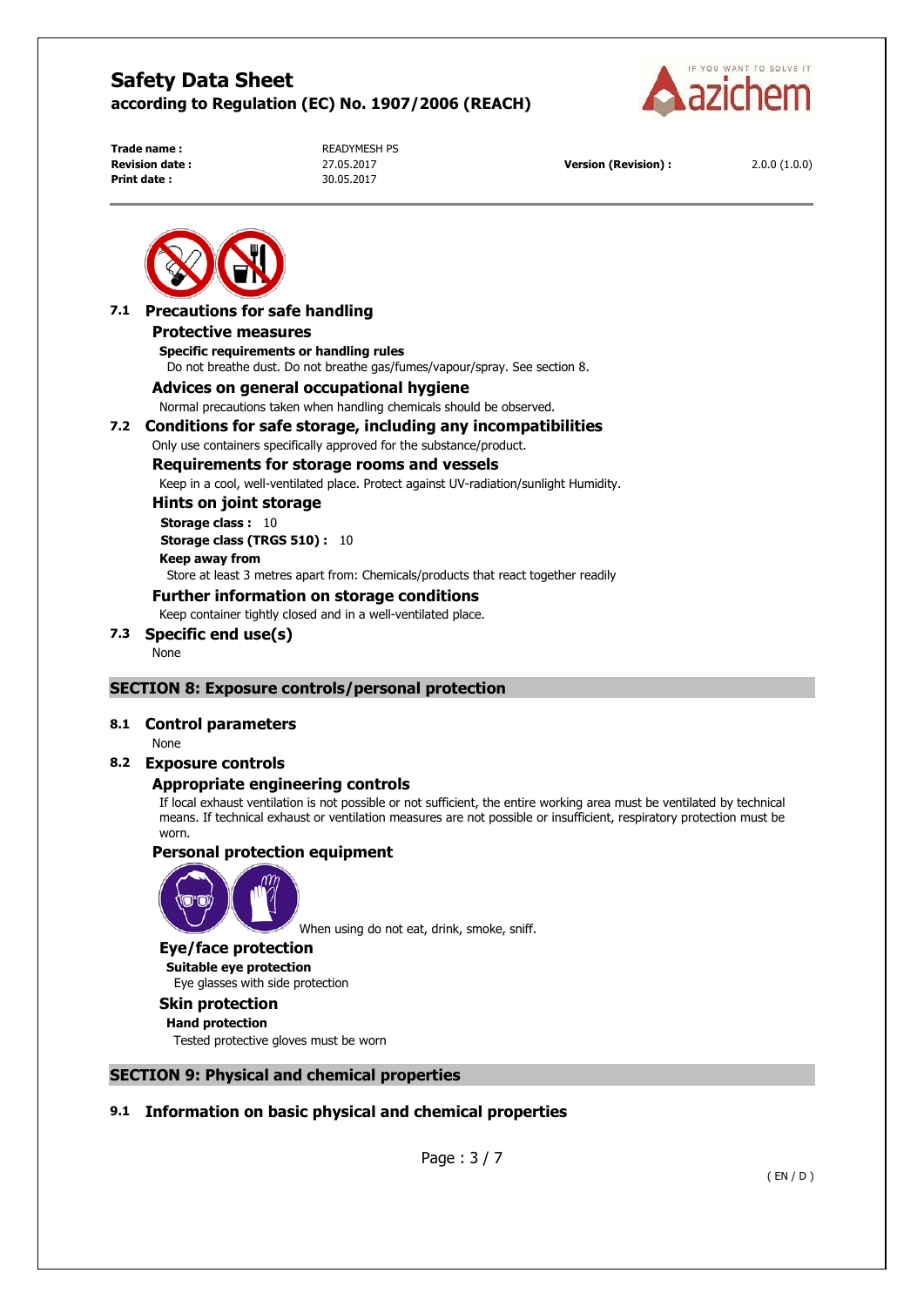

Trade name : **All Property Accord PS** READYMESH PS **Revision date :** 27.05.2017 **Version (Revision) :** 2.0.0 (1.0.0)<br>**Print date :** 2.0.0 (1.0.0) 30.05.2017 **Print date :** 



|            |                                                                        | fiber              |                                                                                                                                                                                                      |
|------------|------------------------------------------------------------------------|--------------------|------------------------------------------------------------------------------------------------------------------------------------------------------------------------------------------------------|
|            |                                                                        | white              |                                                                                                                                                                                                      |
|            |                                                                        | none               |                                                                                                                                                                                                      |
| (1013 hPa) |                                                                        | No data available  |                                                                                                                                                                                                      |
| (1013 hPa) |                                                                        | No data available  |                                                                                                                                                                                                      |
|            |                                                                        | No data available  |                                                                                                                                                                                                      |
|            |                                                                        |                    | °C                                                                                                                                                                                                   |
|            |                                                                        |                    | °€                                                                                                                                                                                                   |
|            |                                                                        |                    |                                                                                                                                                                                                      |
|            |                                                                        |                    |                                                                                                                                                                                                      |
|            |                                                                        |                    |                                                                                                                                                                                                      |
|            |                                                                        |                    |                                                                                                                                                                                                      |
|            |                                                                        |                    | q/cm <sup>3</sup>                                                                                                                                                                                    |
|            |                                                                        |                    |                                                                                                                                                                                                      |
|            |                                                                        |                    |                                                                                                                                                                                                      |
|            |                                                                        |                    |                                                                                                                                                                                                      |
|            |                                                                        |                    |                                                                                                                                                                                                      |
| (20 °C)    |                                                                        | No data available  |                                                                                                                                                                                                      |
|            |                                                                        | No data available  |                                                                                                                                                                                                      |
|            |                                                                        | Data not available |                                                                                                                                                                                                      |
|            |                                                                        | Data not available |                                                                                                                                                                                                      |
|            |                                                                        | <sup>0</sup>       | $Wt$ %                                                                                                                                                                                               |
|            |                                                                        | Not oxidising      |                                                                                                                                                                                                      |
|            |                                                                        |                    |                                                                                                                                                                                                      |
|            | $($ (air = 1) )<br>(20 °C)<br>(23 °C)<br>(20 °C)<br>(20 °C)<br>(23 °C) | $\geq$             | Data not available<br>400<br>350<br>Data not available<br>No data available<br>No data available<br>Data not available<br>0.91<br>No data available<br>insoluble<br>not applicable<br>not applicable |

None

### **SECTION 10: Stability and reactivity**

#### **10.1 Reactivity**

No information available.

## **10.2 Chemical stability**

See section 7. No additional measures necessary.

#### **10.3 Possibility of hazardous reactions**  No information available.

- **10.4 Conditions to avoid**  No information available.
- **10.5 Incompatible materials**  No information available.
- **10.6 Hazardous decomposition products**  No information available.

## **SECTION 11: Toxicological information**

## **11.1 Information on toxicological effects**

**Acute effects**  None **Irritant and corrosive effects Primary irritation to the skin**  Not an irritant.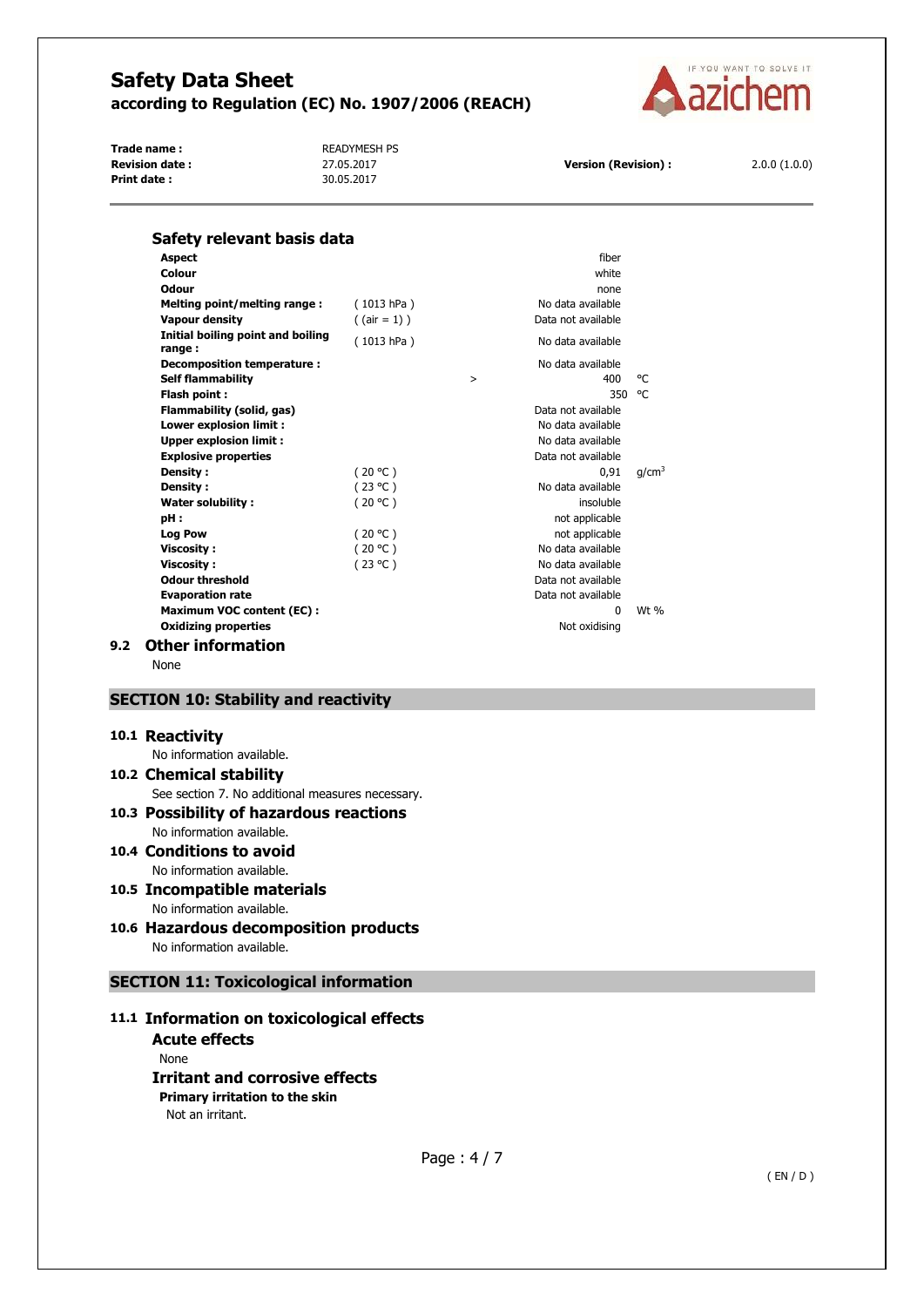

**Print date :** 30.05.2017

**Trade name : READYMESH PS** 

**Revision date :** 27.05.2017 **Version (Revision) :** 2.0.0 (1.0.0)

#### **Irritation to eyes**

strongly irritant. **Irritation to respiratory tract**  Not an irritant.

#### **Sensitisation**

No known sensitizing effect.

### **Repeated dose toxicity (subacute, subchronic, chronic)**

There were no chronic effects or effects at low concentrations.

## **CMR effects (carcinogenicity, mutagenicity and toxicity for reproduction)**

The ingredients in this mixture do not meet the criteria for classification as CMR according to CLP.

### **SECTION 12: Ecological information**

Do not allow uncontrolled discharge of product into the environment.

### **12.1 Toxicity**

No information available.

- **12.2 Persistence and degradability**  No information available.
- **12.3 Bioaccumulative potential**  No information available.
- **12.4 Mobility in soil**  No information available.
- **12.5 Results of PBT and vPvB assessment**  No information available.
- **12.6 Other adverse effects**  No information available.
- **12.7 Additional ecotoxicological information**  None

### **SECTION 13: Disposal considerations**

# **13.1 Waste treatment methods**

## **Product/Packaging disposal**

Dispose according to legislation.

### **SECTION 14: Transport information**

### **14.1 UN number**

No dangerous good in sense of these transport regulations.

### **14.2 UN proper shipping name**

No dangerous good in sense of these transport regulations.

#### **14.3 Transport hazard class(es)**

No dangerous good in sense of these transport regulations.

#### **14.4 Packing group**

No dangerous good in sense of these transport regulations.

## **14.5 Environmental hazards**

No dangerous good in sense of these transport regulations.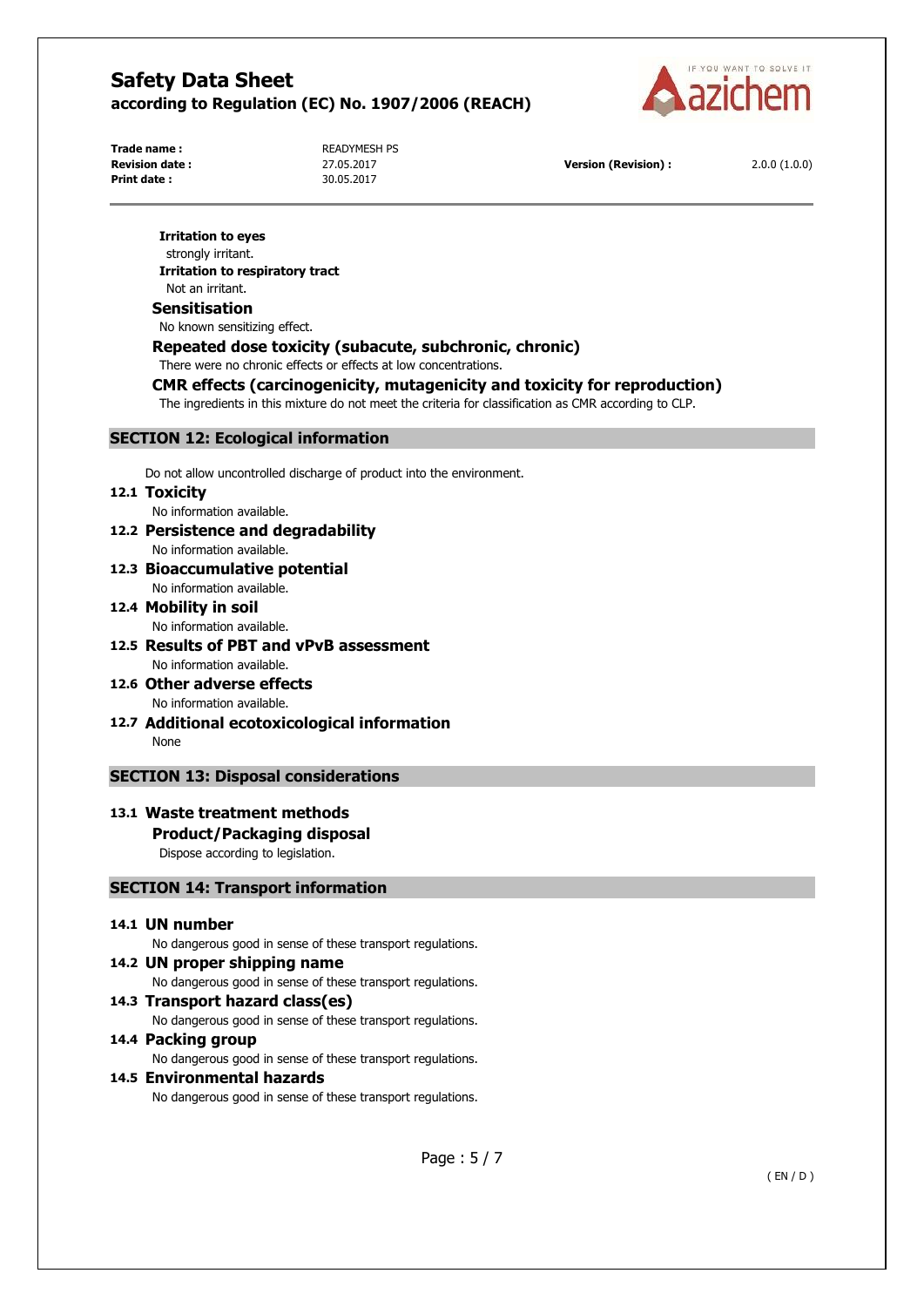

**Print date :** 30.05.2017

Trade name : **READYMESH PS** 

**Revision date :** 27.05.2017 **Version (Revision) :** 2.0.0 (1.0.0)

### **14.6 Special precautions for user**

None

**14.7 Transport in bulk according to Annex II of Marpol and the IBC Code**  not applicable

## **SECTION 15: Regulatory information**

# **15.1 Safety, health and environmental regulations/legislation specific for the substance or mixture**

### **EU legislation**

Regulation (EC) 1907/2006/CE (REACh). Regulation (EC) No 1272/2008 (CLP). Regulation (EU) 2015/830 requirements for the compilation of safety data sheets. Commission Regulation (EC) No 790/2009/CE (amending, for the purposes of its adaptation to technical and scientific progress (ATP), Regulation (EC) No 1272/2008). Commission Regulation (EU) No 286/2011 (amending, for the purposes of its adaptation to technical and scientific progress (ATP), Regulation (EC) No 1272/2008). Commission Regulation (EU) No 618/2012 (amending, for the purposes of its adaptation to technical and scientific progress (ATP), Regulation (EC) No 1272/2008). Commission Regulation (EU) No 487/2013 (amending, for the purposes of its adaptation to technical and scientific progress (ATP), Regulation (EC) No 1272/2008). Commission Regulation (EU) No 758/2013 (amending, for the purposes of its adaptation to technical and scientific progress (ATP), Regulation (EC) No 1272/2008). Commission Regulation (EU) No 944/2013 (amending, for the purposes of its adaptation to technical and scientific progress (ATP), Regulation (EC) No 1272/2008). Commission Regulation (EU) No 605/2014 (amending, for the purposes of its adaptation to technical and scientific progress (ATP), Regulation (EC) No 1272/2008). Commission Regulation (EU) No 1297/2015 (amending, for the purposes of its adaptation to technical and scientific progress (ATP), Regulation (EC) No 1272/2008).

#### **Other regulations (EU)**

#### **Regulation (CE) 1907/2006: Substance of very high concern included in the SVHC Candidate List**  None

#### **National regulations**

Italy: Legislative Decree 81/2008 (Consolidated Law on protection of health and safety at work), as amended and Directive 2009/161/UE - chemical risk assessment in accordance with Title IX

#### **Water hazard class (WGK)**

Class : nwg (Non-hazardous to water) Classification according to VwVwS

#### **15.2 Chemical safety assessment**

not applicable

### **SECTION 16: Other information**

#### **16.1 Indication of changes**

None

### **16.2 Abbreviations and acronyms**

**LEGENDA:**

| ADR:          | Accord européen relative au transport international des marchandises dangereuses par route (accordo<br>europeo relativo al trasporto internazionale delle merci pericolose su strada) |
|---------------|---------------------------------------------------------------------------------------------------------------------------------------------------------------------------------------|
| ASTM:         | ASTM International, originariamente nota come American Society for Testing and Materials (ASTM)                                                                                       |
| EINECS:       | European Inventory of Existing Commercial Chemical Substances (Registro Europeo delle Sostanze<br>chimiche in Commercio)                                                              |
| EC(0/50/100): | Effective Concentration 0/50/100 (Concentrazione Effettiva Massima per 0/50100% degli Individui)                                                                                      |
| LC(0/50/100): | Lethal Concentration 0/50/100 (Concentrazione Letale per 0/50100% degli Individui)                                                                                                    |
| IC50:         | Inhibitor Concentration 50 (Concentrazione Inibente per il 50% degli Individui)                                                                                                       |
| Noel:         | No Observed Effect Level (Dose massima senza effetti)                                                                                                                                 |
| NOEC:         | No Observed Effect Concentration (Concentrazione massima senza effetti)                                                                                                               |
| LOEC:         | Lowest Observed Effect Concentration (Concentrazione massima alla quale è possibile evidenziare un<br>effetto)                                                                        |
| DNEL:         | Derived No Effect Level (Dose derivata di non effetto)                                                                                                                                |
|               |                                                                                                                                                                                       |